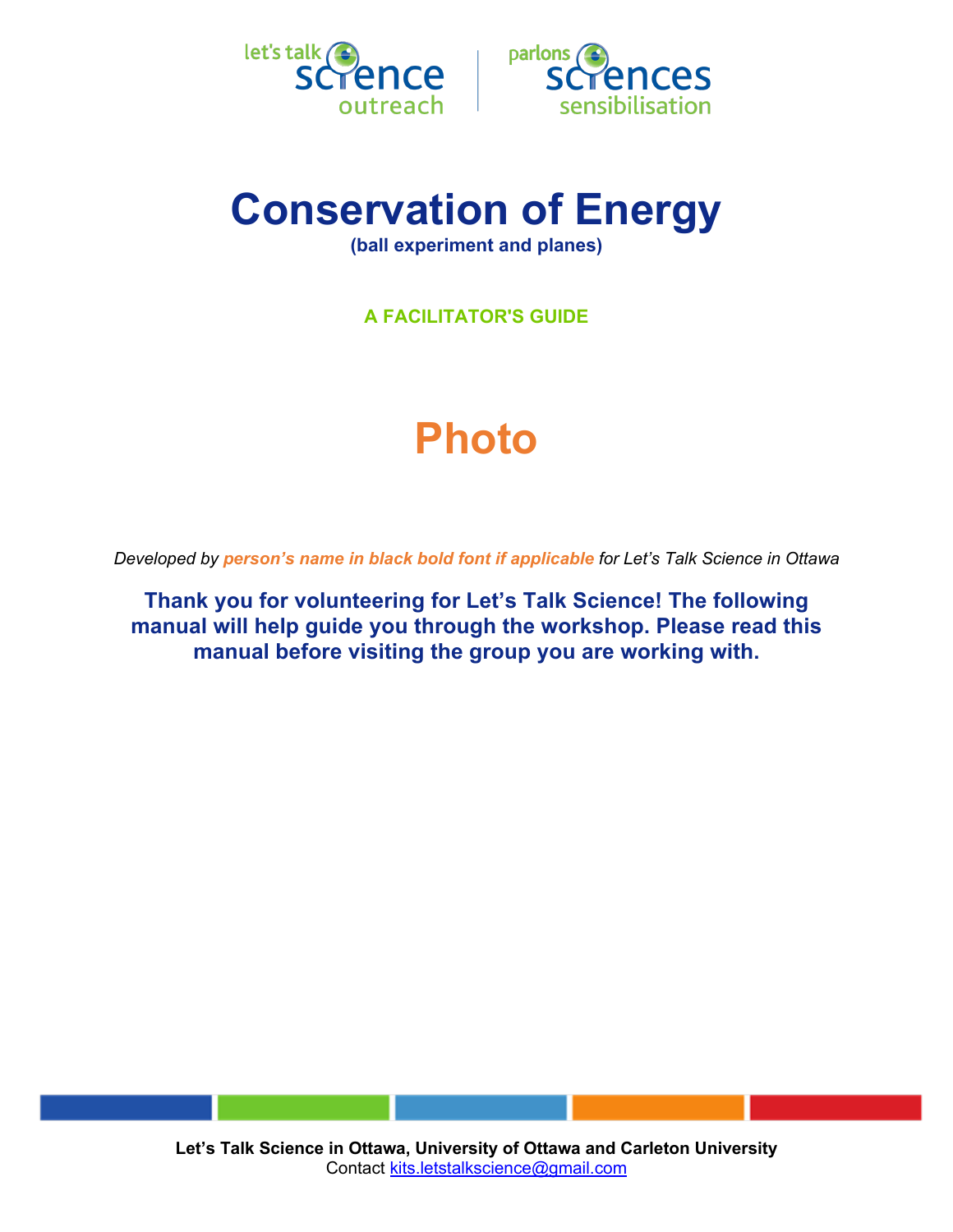## **Important Notes**

#### **Introduction & Guidelines**

- This manual is meant as a guide to help you prepare for your activity. The introduction includes questions that get at the curriculum link/science concept the workshop covers. You are not expected to memorize this manual. It is a guide and we want you to bring your own experiences and your style of teaching into it.
- As a general guideline, do not speak longer than the age of the students at one time.
- Most workshops fit well in a 1-hour time period but some like bridge building or some high school activities are a little longer.
- Practice your introduction and test out the activities beforehand so you can anticipate sections that may take more time or may be difficult for students.
- If you are working with a partner, work out roles and responsibilities before the visit.
- Be sure to leave time for clean-up and bring the kit back to the kit closet where you picked it up, free of garbage or food and close to how you received it. Additionally, you can inform the kit coordinator of any supplies that need replenishing.

#### **Safety**

As a Let's Talk Science volunteer, safety must be foremost in our minds during all activities. As STEM role models, volunteers must always also model safe science practices.

Always keep in mind the following precautions:

- Emphasize and demonstrate appropriate safety procedures throughout the presentation.
- Be professional but have fun.
- Keep workspaces clean to avoid tripping hazards.
- Allergens should have been checked before reserving the kit (e.g. allergies to latex).
- **Activity Specific Safety:**
	- o When using the paper airplanes, ensure that everyone is facing the same direction when they launch because they will hurt if they get in someone's eye.

#### **WHMIS**

An overview of Canada's Workplace Hazardous Materials Information System (WHMIS) is included in these materials at the end of this manual where needed. No WHMIS sheets are included with this activity.

2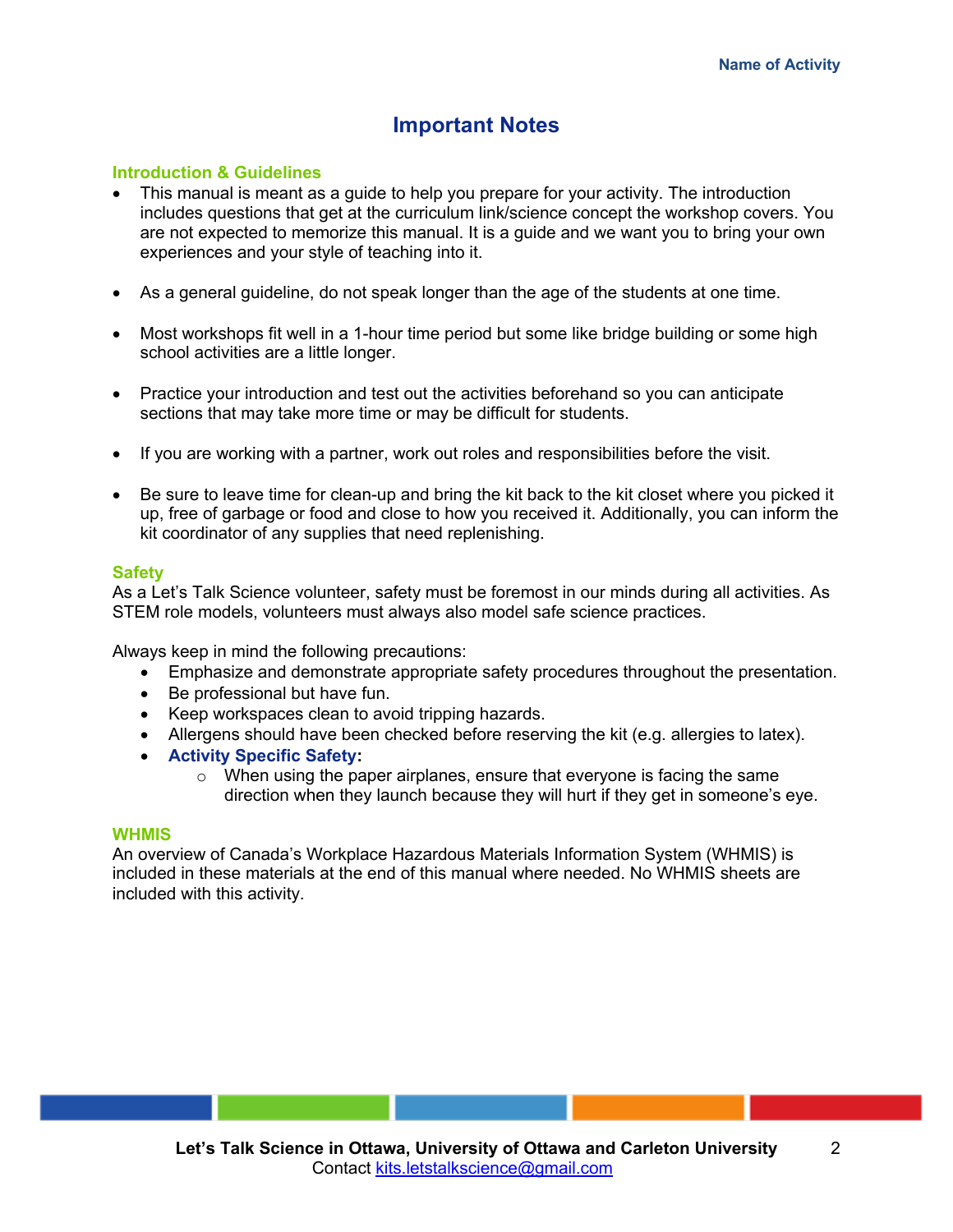## **Overview of the Workshop**

#### **Grade Level and Curriculum Learning**

**Grade 5:** add curriculum learning in black font

#### **Materials**

#### **Activity 1: Ball Experiment**

8 balls (1 ball per group **x** 8 groups)

8 sheets of paper that have been cut lengthwise into 1/3 width of a 8.5 **x** 11 piece of paper per group

Scotch tape

1 ruler per group (to tape the sheets together and to the wall)

Pencils (the students will already have these)

#### **Activity 2: Planes**

| Card stock triangles                          |  |  |
|-----------------------------------------------|--|--|
| Paper clips                                   |  |  |
| Elastics/rubber bands                         |  |  |
| Paper straws                                  |  |  |
| <b>Scissors</b>                               |  |  |
| Tape                                          |  |  |
| Ribbons and stickers                          |  |  |
| Safety goggles (or otherwise instruct safety) |  |  |

#### *Before the activity (e.g. day/night before):*

• N/A

#### **Timing of the Workshop**

|                                                        | <b>Approx. Time</b><br>(min) | <b>Description</b>                                                                                      |
|--------------------------------------------------------|------------------------------|---------------------------------------------------------------------------------------------------------|
| <b>Introduction</b>                                    |                              | Introduce yourself, find out what they already know,<br>add in bits to fit with the curriculum learning |
| <b>Activity 1:</b><br><b>Ball</b><br><b>Experiment</b> |                              |                                                                                                         |
| <b>Activity 2:</b><br><b>Planes</b>                    |                              |                                                                                                         |
| Wrap up                                                |                              | Discussion on their findings                                                                            |

3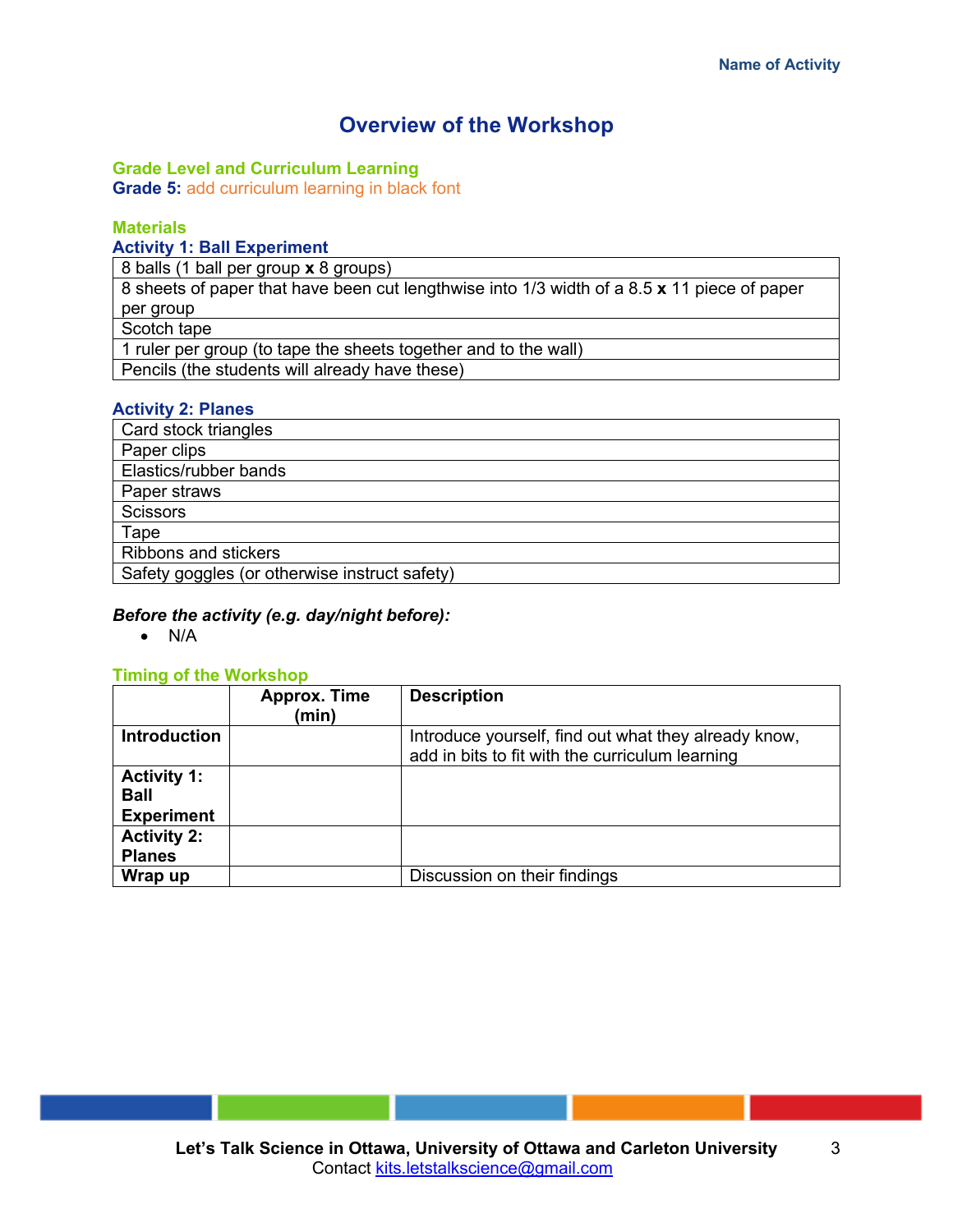## **Activity**

*NB: The questions you might ask or some things you might say are in blue font and the possible answers are in square brackets in black font. Actions are in purple font.*

#### **Set-Up**

You can either have students sit on the floor or at their desks/tables for the introduction (somewhere where they can see the chalkboard, whiteboard, or flip chart paper). Each of you introduce yourself and then one volunteer does the introduction while the other can quietly prepare the materials need for the Ball Experiment. Make sure you wait until after the introduction to *distribute* the materials.

#### **Introduction**

Hi everyone! We are Let's Talk Science volunteers. We come to schools and do hands-on activities. I study [simple terms] \_\_\_\_\_\_\_\_ at the University of Ottawa/Carleton University. I decided to study because [when I was your age I loved... I think it's important to... I'm curious about…].

We're/I'm here today to put a general overview of what will be done here in blue font **What is energy?** [various answers, but you'd like to hear something like the ability of a system to do *work,* or transfer heat, or anything that can carry out an action or maintain a process (e.g. heat our homes)].

Energy is not something we can hold or see (but sometimes we can feel it as heat, like when we touch a lightbulb that has been on – it's hot), but it is what gives us the ability to do *work*. *Work* has a special meaning in science. **Does anyone know what it means to "do work" in science?** [probably not, but they might give some guesses].

In physics, *"work"* means a force is applied to something and there is movement.

Action: Write " Work = Force **x** Distance" on the blackboard/whiteboard.

**What's a force?** [push or pull, gravity, magnetism, etc.].

So, if I apply a force (push) to this wall and it doesn't move…

Action: Point to a wall close to you and push on it (as an example).

**…Have I done "work"?** [no].

But if I apply a force (push) to this desk and it *does* move…

Action: Point to an empty desk close to you and push on it (as an example).

**…Has work been done?** [yes].

4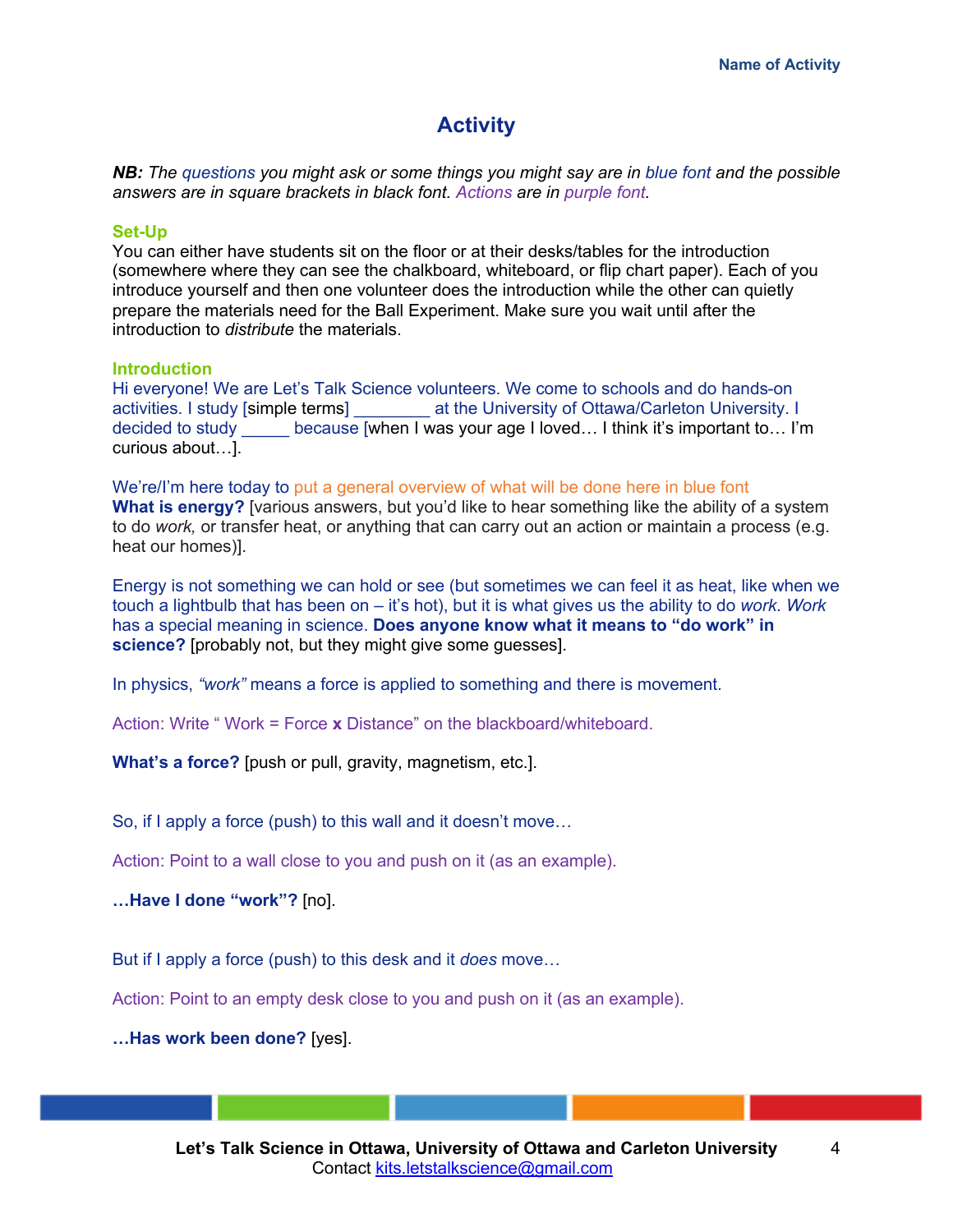Energy is what allows us to do work or maintain a process like heat our homes. Energy cannot be created or destroyed – this is a law in science called *the first law of Thermodynamics*. But, we can change the energy from one form to another and today you're going to do an experiment where you will need to think about where the energy went (what it transformed into).

**What are some forms of energy?** [electrical, light, sound, gravitational, nuclear, geothermal].

**What are some sources of energy?** [sun/solar, wind, biomass (plants use energy from the sun and we can sometimes harness that energy for human use), falling water (dams), fossil fuels, uranium].

**Can someone think of an example of where we take one of these sources of energy and it becomes transformed to another form of energy?** [the energy from falling water becomes electrical energy; we use chemical energy from the food we eat which gets transformed into mechanical energy that allows us to run, jump, walk, etc.; because sound energy can be transformed to electrical energy, we are able to talk/communicate using radio and phones; etc.].

We can also take different materials that store energy and use or harness the energy that escapes. **Does anyone know the term for energy that is stored?** [potential energy].

Here's a question I want you to think about for a minute – you can talk to your group members about this. **How would you raise your potential energy?** [they may not have any answers because this is the first time they will have likely heard the word *potential energy* unless they are part way through the unit on energy].

Action: Ask one of the students to show or tell you how they might do this. If they come up with something like – stand on a chair or the desk – get them to show this; if they don't come up with this, get them to do it anyway.

Now, we can see that *[insert student's name here]* has raised his potential or stored energy. **How could he/she use that stored energy to get off the desk?** [jump of the desk – get the student to do this (spot the student so they don't fall)]. Okay, so *[insert student's name here]* changed from having potential energy to having the energy of motion. **Does anyone know what the energy of motion is called?** [kinetic energy].

So now we know the terms for stored energy (or *potential energy*) and energy of motion (or *kinetic energy*). There's a lot we could discuss about energy, renewable and non-renewable forms of energy, and why we need to conserve energy, but for today we are going to look at how energy is transformed and we'll use elastic potential energy to thrust a plane forward!

#### **Activity #1: Ball experiment**

First, let's get started with a quick experiment to test how energy can be transferred instead of lost!

Action: Ask the teacher/EA to put the students into groups and handout the instructions and materials to each group. Remind them that they will be measuring up to *150 cm* not 200 cm. Walk around the class and help the students walk through the following experiment: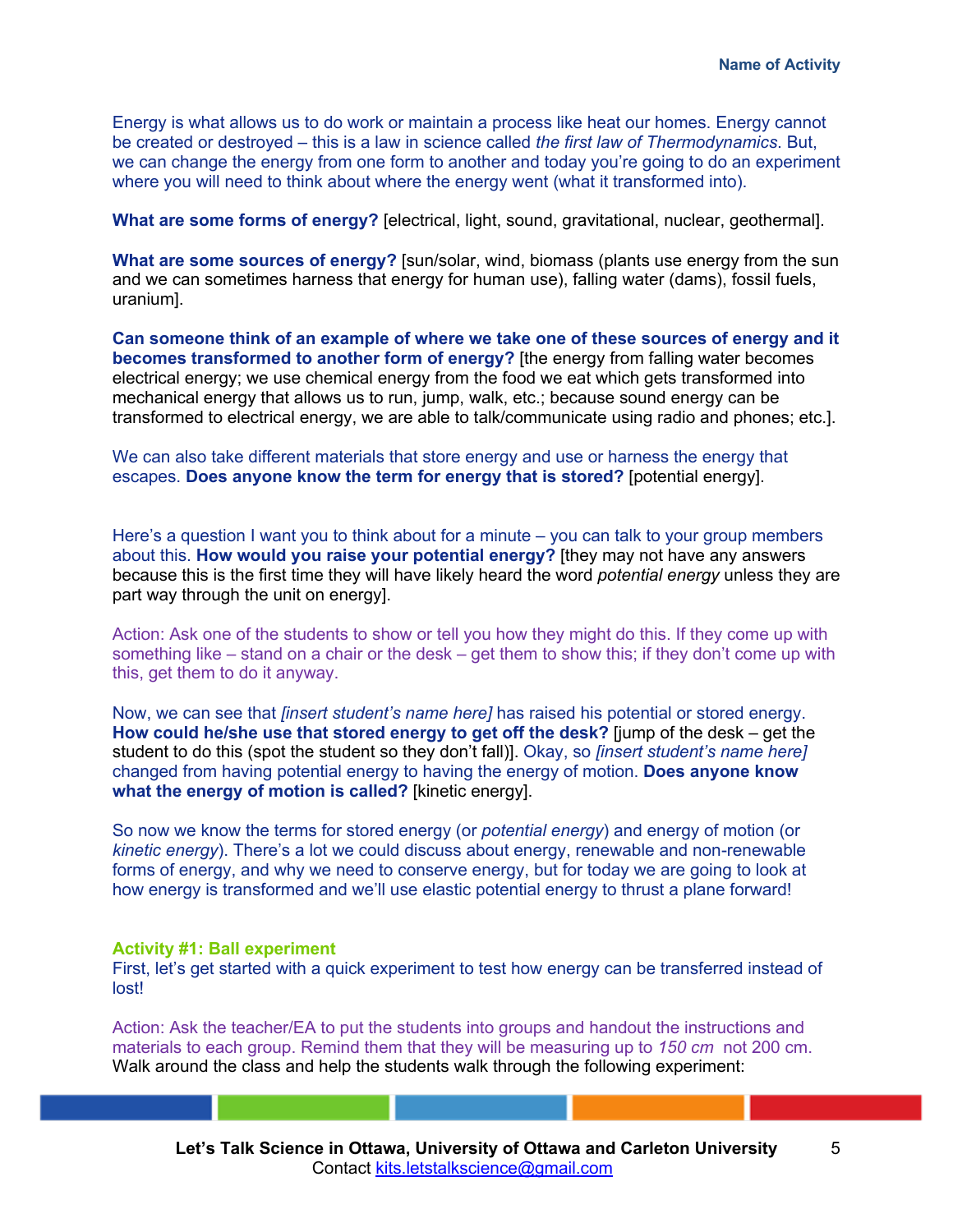- Using tape measure (or a meter stick), mark along the length of your papers at 10 cm intervals (label the marks from 10 cm – 150 cm)
- Attach all the pieces paper to the wall with one short side at floor level (and so on with the short sides attaching to the next piece)
- Hold your ball at 50 cm (or 0.5 meters) **If you drop the ball from this height, how high do you think it will bounce?**
- Drop the ball and check to see how high it bounced
- Design a chart to record the drop heights and bounce heights of: *50 cm, 100 cm,* and *150 cm*
- Assign tasks to your group members. You will need:
	- o *(1) ball dropper* to carefully drop the ball without using any force, from exactly the height recorded
	- $(1 2)$  *watchers* to watch the height of the bounce
	- o *(1) recorder* to write the information on your chart

(Note: if there is time the groups may repeat the experiment, exchanging tasks, or using different types of balls)

• Complete the experiment by dropping the ball from the various heights and recording your results

Thinking back to your experiment, **When did the ball have potential energy?** [the ball has potential energy when it is being held, ready to drop]. **When did the ball have kinetic energy?**  [the ball has kinetic energy from the moment it is let go].

**How did the ball gain energy?** [Some energy is transferred from the person holding the ball, to the ball, when they raise the ball up before it is dropped. The potential energy becomes kinetic energy once the ball is let go. The higher the ball, the greater the potential energy, and therefore, the more kinetic energy the ball has].

Was the ball height the same as the drop height? [No, some of the energy is used for other things].

**How many forms of energy did you notice during the experiment?** [Sound energy can be heard as the ball hits the floor; heat energy is due to friction with the air molecules against the ball as it falls; energy is used to return the ball to its original shape after the drop].

**Which type of ball that you tested bounce the highest?** [Answers will vary].

#### **Activity #2: Planes**

Now let's see what happens with the potential energy of an elastic as it gets transformed to kinetic energy when we let go of a paper plane!

#### **Safety:**

Please be careful when you go to start launching you're planes. *Do not* launch them towards anyone. I will be calling groups forward, one at a time, to launch your gliders.